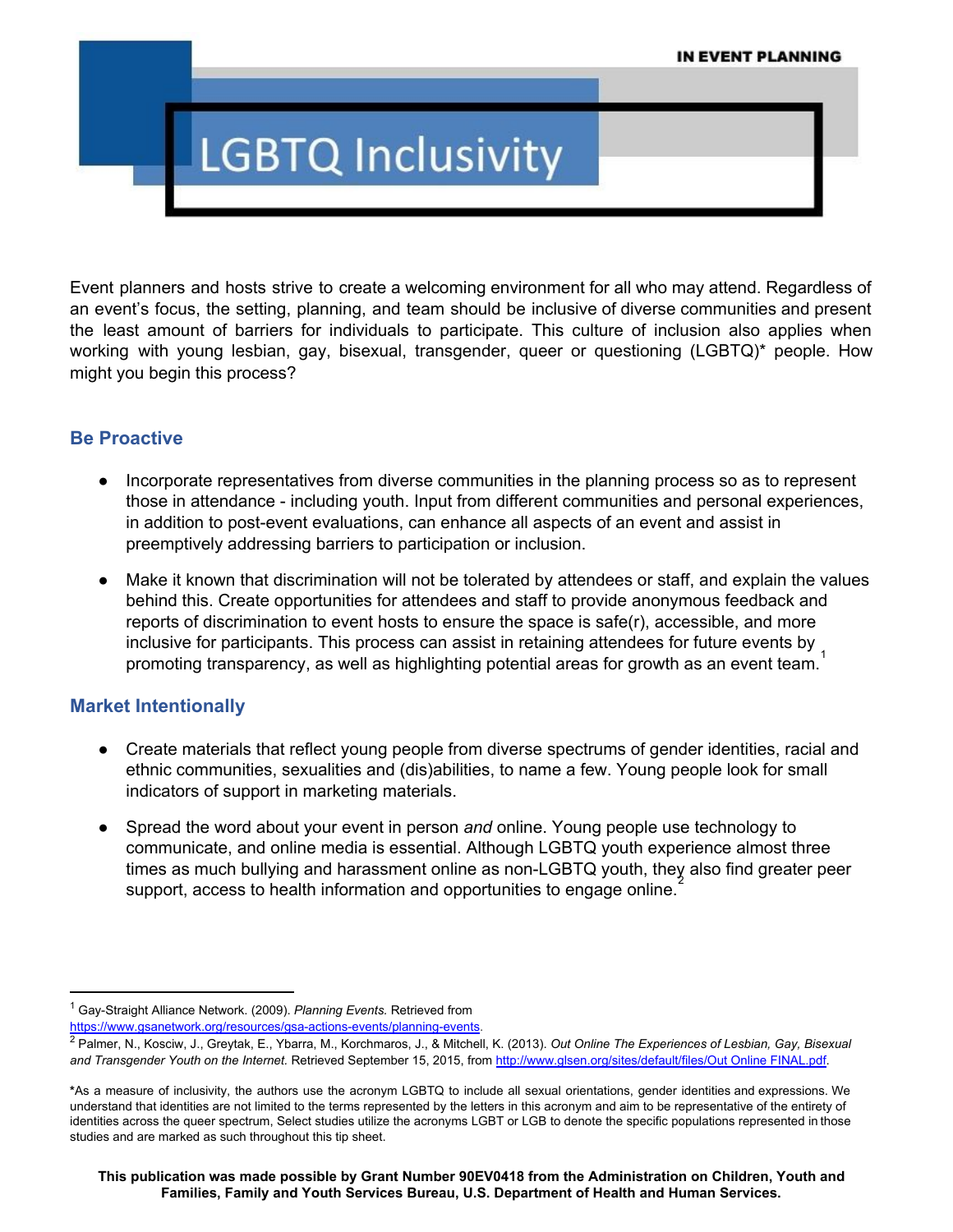# **Consider Accessibility**

- Pay attention to the location and overall environment of the event space. Consider the willingness of the staff to support attendees, be open to learning best practices for interaction, and address any problems that may occur onsite. Designate point people or liaisons to do daily checks and problem solve during the event.
- Transportation safety is important. Consider young people's age, access to transportation (private or public) and comfort arriving at a location that may make them uneasy or potentially out them. Speak in advance with front desk security about appropriate behaviors. Budget for transportation, if necessary, and make sure all youth feel as safe as possible when attending and leaving the event.
- Transportation limitations? If public transportation is an option, search for an event space near a bus or train station, and include that information on marketing and invitation materials. 3
- No public transportation nearby? Arrange for inclusive and welcoming ride shares, shuttle buses, or central meeting places for young LGBTQ people planning to attend the event.<sup>4</sup> Events need to be as accessible as possible for the young people attending. Help create this opportunity.

# **Value Identit(ies)**

- Re[s](https://forge-forward.org/2010/02/gender-neutral-pronouns/)pect self-determination and honoring everyone's identity. Always use a person's self-identified gender [pronouns](https://forge-forward.org/2010/02/gender-neutral-pronouns/)<sup>5</sup> (they, ze, she, he, Mx., etc.). Not sure about someone's pronoun(s)? Ask. Consider providing name tags at trainings with a space for writing gender pronoun(s): "I use or "Please use\_\_\_\_\_." Another option is to have premade "He/His," "She/Hers," "They/Theirs," and blank stickers for people to add to their own nametags.
- Lead by example. People with a speaking role at the event can include their own pronouns in their introductions. Explaining the inclusion for pronouns on nametags can also be an easy way to open the door for questions.
- Acknowledge the potential for safety concerns by providing non-gendered restroom access. Young LGBTQ people surveyed in all communities in the Unites States rural, suburban and urban listed restrooms and locker rooms as the spaces they felt least safe based on their sexual orientation.<sup>6</sup>
- How do you designate these restrooms? Before planning an event, ask the host site if they provide non-gendered restrooms. If not, discuss options with them for allowing attendees to use the restroom of their choosing. Be aware of the [p](http://www.lgbtmap.org/equality-maps/non_discrimination_laws)ublic [accommodations](http://www.lgbtmap.org/equality-maps/non_discrimination_laws) laws in your area and advocate for attendees to be able to use the restroom of their choosing without harassment. If there are multiple event spaces available, make access to non-gendered restrooms a priority and explain their importance to all event hosts in advance. If another guest or staff member presents with a concern over this inclusion, offer to speak with the concerned party alongside the location's staff member.

<sup>&</sup>lt;sup>6</sup> Palmer, N. A., Kosciw, J. G., & Bartkiewicz, M. J. (2012). Strengths and Silences: The experiences of lesbian, gay, bisexual and transgender *students in rural and small town schools.* New York, NY: Gay, Lesbian, and Straight Education Network. Retrieved fro[m](http://www.glsen.org/ruralreport) <http://www.glsen.org/ruralreport>,



National LGBTQ DV Capacity **Building Learning Center** 

breakthecycle.org nwnetwork.org ncavp.org



<sup>&</sup>lt;sup>3</sup> Gay-Straight Alliance Network, 2009.

<sup>4</sup> *Ibid*.

<sup>&</sup>lt;sup>5</sup> The Safe Sp[ac](http://www.glsen.org/safespace)e Kit: Guide to Being an Ally to LGBT Students. (2013). New York, New York: Gay, Lesbian and Straight Education Network. Retrieved from [http://www.glsen.org/safespace.](http://www.glsen.org/safespace)